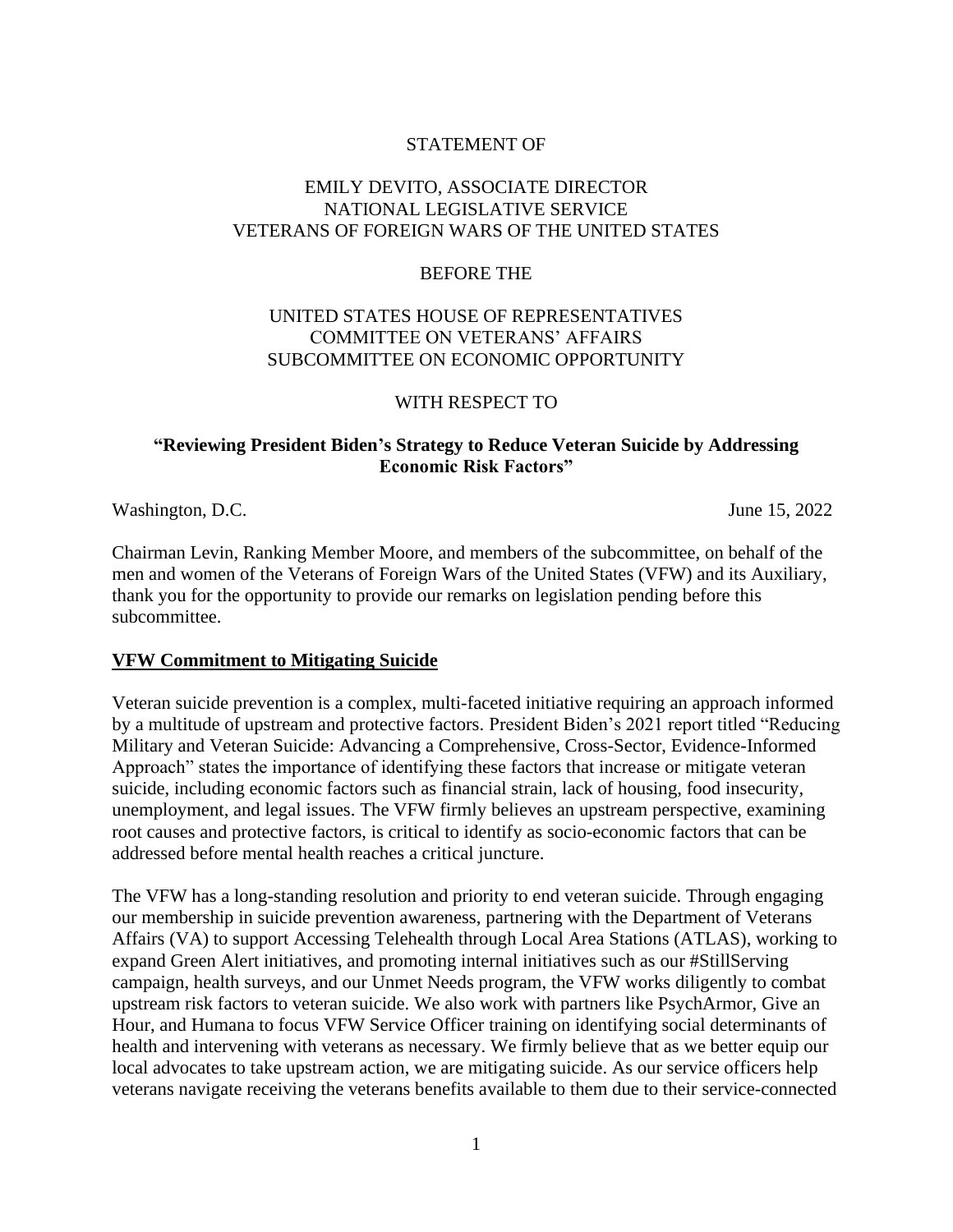disabilities, they ultimately promote economic stability through sharing access to education, employment, and housing benefits.

Each year, VA releases a "National Veteran Suicide Prevention Annual Report," providing historical data related to veteran suicide counts and some data surrounding Veterans Health Administration (VHA) related indicators. However, this report falls short of being comprehensive and does not address or share data related to veterans in programs administered by the Veterans Benefits Administration (VBA) or other federal, public and private entities. The VFW stated during a congressional hearing before the House Committee on Veterans' Affairs in fall 2021 that the current VA annual report, "...does not capture social determinants of health, which VA's own research indicates are often better predictors of suicide or suicidal ideation. Many VBA programs like disability compensation, the GI Bill, or home loan guaranty are facets of critical socio-economic determinants of health such as steady income, workforce skill attainment, and stable housing."<sup>1</sup> For many years, the VFW has been advocating for VA to integrate VBA data into these reports as we believe this data will provide critical insight needed to mitigate upstream risk related to economic factors. This data must be included if we are to properly address suicide.

# **Factors and Programs Reducing Economic Risk**

### **Transition Programming**

For many veterans, their experience while transitioning from active duty will set the stage for their long term financial and economic well-being. A 2020 study of over 150,000 transitioning service members found the highest suicide rates to be within one year of transition, when veterans often face the largest changes related to employment, finances, mental health, access to health care, and social support.<sup>2</sup> Service members participating in the mandatory Department of Defense (DOD) Transition Assistance Program (TAP) as they prepare for separation from service are at a critical point in terms of veterans benefits and resources needed to combat these economic challenges.

The VFW provides a network of Accredited Service Officers and Pre-Discharge Representatives, including Benefits Delivery at Discharge (BDD) representatives embedded within the TAP program to help connect veterans with their benefits as they transition. Unfortunately, these BDD representatives see all too often how many transitioning service members choose not to connect with VA services at this critical juncture. According to VFW BDD survey respondents, generally only 60 percent of transitioning service members report participating in a TAP track designed to provide two days of specialized Department of Labor (DOL), Small Business Administration (SBA), or VA employment and education training during this significant time of heightened risk.

<sup>1</sup> Barlet, Tammy. *Statement of Tammy Barlet, Deputy Director National Legislative Service Veterans of Foreign Wars of the United States before the United States House of Representatives Committee on Veterans' Affairs with respect to Veteran Suicide Prevention: Innovative Research and Expanded Public Health Efforts.* 22 Sep 2021[: https://docs.house.gov/meetings/VR/VR00/20210922/114047/HHRG-117-VR00-Wstate-BarletT-](https://docs.house.gov/meetings/VR/VR00/20210922/114047/HHRG-117-VR00-Wstate-BarletT-20210922-U2.pdf)[20210922-U2.pdf](https://docs.house.gov/meetings/VR/VR00/20210922/114047/HHRG-117-VR00-Wstate-BarletT-20210922-U2.pdf)

<sup>2</sup> Ravindran, Chandru et al. *Association of Suicide Risk with Transition to Civilian Life Among US Military Service Members.* 11 Sep 2020: <https://jamanetwork.com/journals/jamanetworkopen/fullarticle/2770538>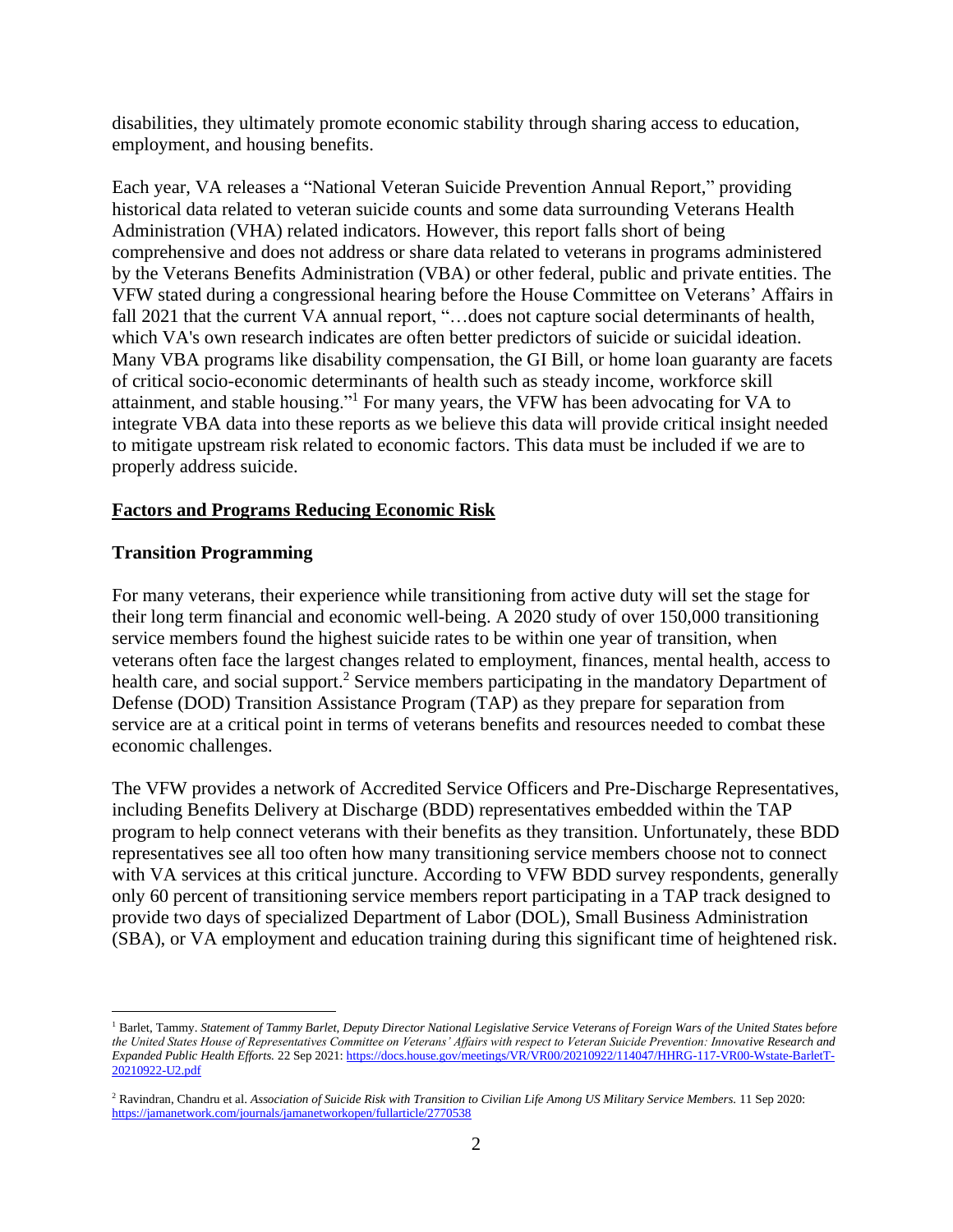#### **Education Benefits**

Accessing education is often a veteran's introduction to and first interaction with VA. This critical touchpoint can often make or break how a veteran chooses to further engage with VA services and benefits through both VHA and VBA. A bedrock among VBA economic opportunity benefits has long been the GI Bill, which is designed to give access to higher education to veterans who might not otherwise have been able to pursue this path. This and other VBA education benefits, including education pathways provided through Veteran Readiness and Employment (VR&E) and newer initiatives such as Veteran Employment Through Technology Education Courses (VET TEC) and Veteran Rapid Retraining Assistance Program (VRRAP), are often the foundation needed for veterans that will set them up for a lifetime of employment stability and subsequent housing and food security.

Several studies have found educational attainment to be a critical social determinant to suicide risk, with level of education proving to have important prevention associations. A 2017 study in the *American Journal of Preventive Medicine* that documented the association between education and suicide risk between 2000 to 2014 found men with a college degree were half as likely to die by suicide compared to those with a high school education.<sup>3</sup> A 2020 study of recently transitioned service members found those with fewer years of education had a higher hazard of suicide, with lack of education being a likely factor in difficulty finding post-military employment, potentially leading to financial instability.<sup>4</sup>

Not only does educational attainment mitigate upstream risk by providing a greater likelihood of economic security, the act alone of pursuing education through VBA benefits can also provide protective factors to mitigate suicide. Many veterans report pursuing their degree following service to provide a sense of purpose and opportunities for inclusion and acceptance as they can connect with affinity clubs and groups, to include Student Veterans of America (SVA) chapters.

Additionally, higher education institutions with programs such as Veterans Integration into Academic Leadership (VITAL) allow students who are using VBA education benefits to have an increased likelihood for intervention in cases of mental health crisis. VA promotes its VITAL program as providing seamless access to VA health care services, on-campus clinical counseling, and training for campus faculty and staff. Currently, this program has one pilot program at an institution operating primarily online––Western Governors University (WGU). In this pilot, remote staff have been trained to recognize signs of mental health concerns for veteran students and are equipped to provide quick referrals to VHA liaisons, typically social workers assigned to regional VA medical centers. For example, in WGU's remote model, a program mentor sought guidance from a VITAL-trained employee when a student veteran in her course exhibited signs of mental distress. The VITAL-trained employee was able to quickly connect the student to the designated VITAL liaison at VA to receive services. In this example, the student veteran, the mentor, the trained staffer, and the VA liaison were all located in different areas throughout the

<sup>3</sup> Phillips J and Hempstead K. *Differences in U.S. Suicide Rates by Educational Attainment, 2000-2014*. American Journal of Preventative Medicine. Oct 2017[: https://pubmed.ncbi.nlm.nih.gov/28756896/](https://pubmed.ncbi.nlm.nih.gov/28756896/)

<sup>4</sup> Ravindran, Chandru et al. *Association of Suicide Risk with Transition to Civilian Life Among US Military Service Members.* 11 Sep 2020: <https://jamanetwork.com/journals/jamanetworkopen/fullarticle/2770538>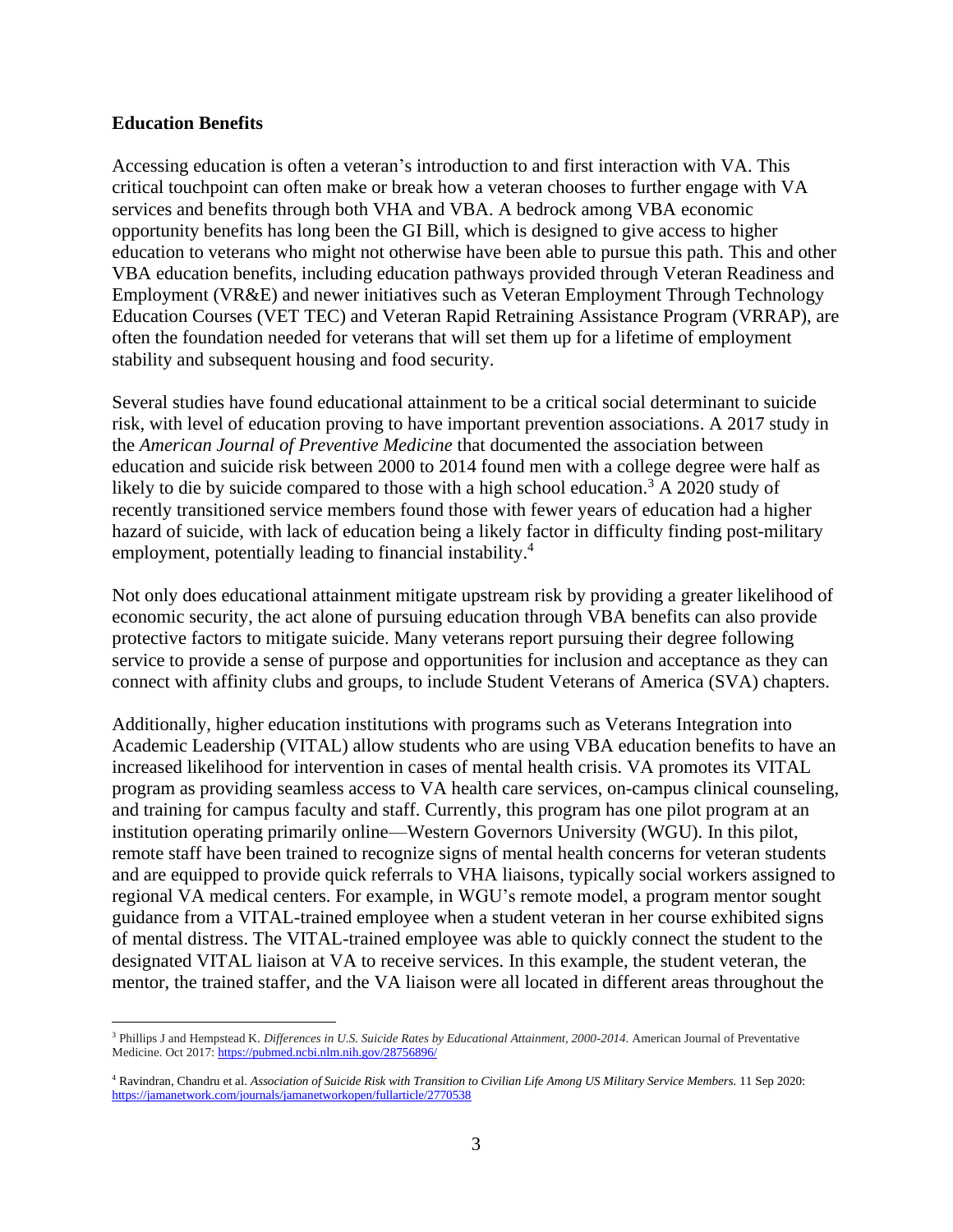country but were able to successfully implement intervention and ensure the student veteran received the critical services he needed prior to reaching a suicidal crisis.

Although use of education benefits such as the GI Bill can be the first building block toward a sustained economic security that may mitigate risk of suicide, the GI Bill has faced a utilization decline of seventeen percent over the past six years. In a recent Accenture study, although eighty-seven percent of students reported their GI Bill education as "beneficial to achieving their current position or income," eleven percent of veterans not using the benefit cited a lack of financial resources. Nearly one in five veterans said they wanted to pursue the GI Bill, but the process was unclear or too burdensome, and the study found veterans who understood educational benefits available to them upon separation were twice as likely to use the benefit.<sup>5</sup> It is imperative no service member transitions without a complete understanding of the available education benefits, as using these benefits may help to circumvent financial instability.

The VFW views the GI Bill as an incredibly important benefit for veterans. That is why the VFW has awarded over ten million dollars in aid through the VFW Sport Clips Help A Hero Scholarship to over 2,200 veterans since its creation in 2015. It is also crucial for those who want to use their education benefits to be able to do so with the support of allowances that provide for their basic financial health while pursuing a degree.

# **Employment Counseling and Preferential Hiring**

In addition to education services, VBA also administers several programs geared at guiding veterans to successful employment. Among these benefits are VR&E, which helps veterans with disabilities re-enter the workforce, and the much lesser-known Personalized Career Planning and Guidance Program (PCPG), which helps veterans create employment plans and provides coaching on resume and interview skills. In concert with other government programs geared toward veteran employment, to include DOL Veterans' Employment and Training Service (VETS), federal and state preferential hiring programs, Veteran Business Outreach Centers (VBOCs), and American Job Centers, veterans using their earned benefits may be well posed to find meaningful employment to mitigate the upstream risk of suicide.

It is well established that unemployment can have a significant impact on mental health and is associated with an increased risk for suicide, though a risk that can be complex due to the circular impact both mental health and employment may have on one another.<sup>6</sup> In addition to the financial security employment provides, steady employment can also facilitate a sense of purpose and access to social engagement that can be an additional protective factor to combat suicide. Many employers increasingly form affinity or Employee Resource Groups (ERGs), to include those especially for veteran and military-connected employees, making it easier to interact, engage, and share resources. Having access to an ERG with individuals who understand the struggles veterans face is another touchpoint that can allow for intervention for those

<sup>5</sup> Pollard Maggie and Sarah Berger. *Factors that Fuel Post-9/11 GI Bill Education Benefits Usage*. Accenture. Feb 2022: [https://acn-marketing](https://acn-marketing-blog.accenture.com/wp-content/uploads/2022/02/Final_Report_Factors-that-Fuel-Post_9_11-GI-BillEducation-Benefits-Usage_compressed.pdf)[blog.accenture.com/wp-content/uploads/2022/02/Final\\_Report\\_Factors-that-Fuel-Post\\_9\\_11-GI-BillEducation-Benefits-Usage\\_compressed.pdf](https://acn-marketing-blog.accenture.com/wp-content/uploads/2022/02/Final_Report_Factors-that-Fuel-Post_9_11-GI-BillEducation-Benefits-Usage_compressed.pdf)

<sup>6</sup> U.S. Department of Veterans Affairs. *From Science to Practice: The Effect of Unemployment on Suicide Risk*. 19 Aug 2019: [https://www.mentalhealth.va.gov/suicide\\_prevention/docs/Literature\\_Review\\_FSTP\\_Unemployment\\_FINAL\\_508\\_8-19-2019.pdf](https://www.mentalhealth.va.gov/suicide_prevention/docs/Literature_Review_FSTP_Unemployment_FINAL_508_8-19-2019.pdf)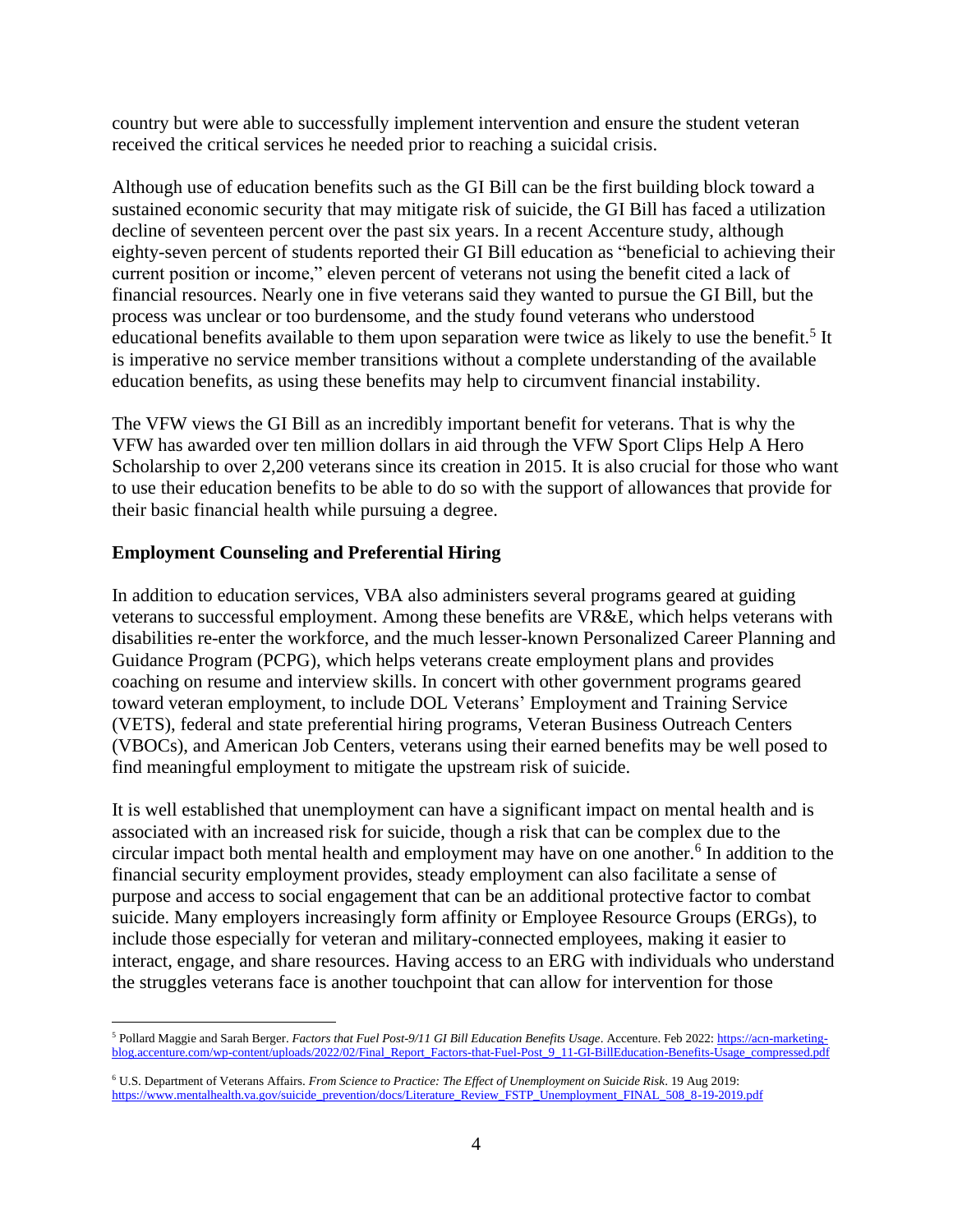suffering from mental health conditions. In a 2020 *Fast Company* article, LinkedIn's head of diversity shared, "One common thread we've heard across ERGs is the importance of mental and emotional health."<sup>7</sup>

Despite employment playing a critical role in breaking the cycle of financial instability that may result in upstream risk of suicide, too many veterans remain unaware of the services available to them through VA and other government entities. For example, a 2021 Government Accountability Office (GAO) study found veterans with disabilities often do not even know the VR&E program exists, let alone their eligibility for the program.<sup>8</sup> If programs like VR&E and PCPG, continue to be underutilized due to lack of veteran awareness, VA cannot fully leverage these programs to mitigate suicide through the protective factors of employment.

### **Housing and Food Security**

In cases of gaps in unemployment, significant underemployment, or conditions impacted by mental health and substance abuse issues, veterans may find themselves experiencing homelessness and food insecurity. Increasingly, in the wake of current economic and housing conditions even employed veterans face housing insecurity and struggle to put food on their tables, both significant upstream risk factors in veteran suicide.

For eligible veterans, one of the most transformative benefits offered through VA is the ability to obtain a loan through the VA Home Loan Guaranty program, allowing veterans to purchase a home without needing the capital to provide a down payment. VA also offers programs that support these veterans in cases where they fall behind on mortgage payments and may face foreclosure, helping them arrange repayment plans, special forbearances, and loan modifications in order to keep them in their homes. Additionally, VA's Supportive Services for Veteran Families (SSVF) program provides services to prevent imminent loss or rapidly rehouse veterans in danger of experiencing homelessness. For veterans who are experiencing homelessness, VA collaborates with the Department of Housing and Urban Development (HUD) to provide vouchers for rental assistance through the HUD-Veterans Affairs Supportive Housing (HUD-VASH) program in concert with VA case management and other supportive services. VA also manages the Grant and Per Diem Program (GPD), assisting public and non-profit organizations establish and resource supportive services and housing for veterans experiencing homelessness.

In one study of veterans who self-reported housing instability between 2012 and 2016, data indicated over half of these veterans accessed homeless services and associated this use of services to a significant reduction in suicide risk, demonstrating a positive sign for the ability of these programs to perform upstream intervention. This study also noted the need for further research into the general ability for social service programs, outside of VHA health care and mental health treatment, to reduce suicide. $9$  A 2021 consensus statement by the VA Suicide

<sup>7</sup> Durruthy, Rosanna. *Employee resource groups help strengthen connection in times of uncertainty.* Fast Company. 30 May 2020: <https://www.fastcompany.com/90511029/employee-resource-groups-help-strengthen-connection-in-times-of-uncertainty>

<sup>8</sup> Government Accountability Office. *Veterans with Disabilities: VA Could Better Inform Veterans with Disabilities about Their Education Benefit Options*. July 2021[: https://www.gao.gov/assets/gao-21-450.pdf](https://www.gao.gov/assets/gao-21-450.pdf)

<sup>9</sup> Montgomery, Ann Elizabeth et al. *Intervention to address homelessness and all-cause and suicide mortality among unstably housed US Veterans, 2012–2016*. Epidemiol Community Health. 10 Mar 2021:<https://jech.bmj.com/content/75/4/380>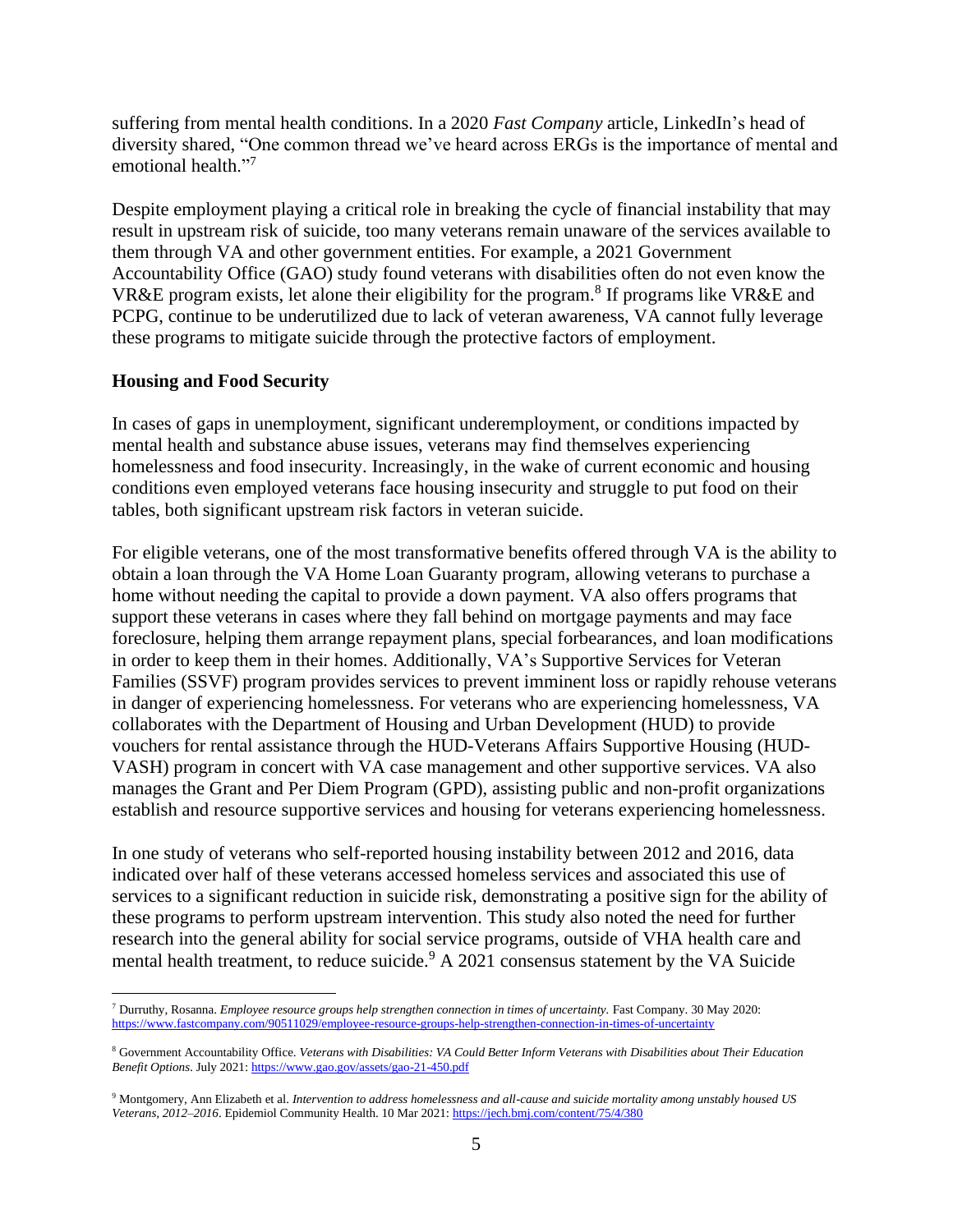Prevention Among Veterans Experiencing Homelessness Workgroup shared that multiple risk factors associated with veterans experiencing homelessness include extreme poverty, lack of housing, loneliness, and limited social support. Notably, this statement also highlighted the historic lack of focus on suicide-prevention measures for veterans not receiving VHA care, sharing "understanding the extent to which veterans experiencing homelessness who are not utilizing VHA care to receive suicide risk assessment and documentation in the community requires VA and community-based collaboration and communication of risk and treatment planning." $^{10}$ 

Many veterans, regardless of housing stability, continue to battle with consistent access to food. One 2021 study examining the association between food insecurity and suicidal ideation among veterans found those with lower food security had a significantly higher risk of suicidal ideation. The study also found that as the severity of food insecurity increases, so does the severity of depression and suicidal ideation.<sup>11</sup> Additionally, data from a recent U.S. Department of Agriculture (USDA) study indicated an over seven percent higher risk for working-age veterans compared to their non-veteran counterparts.<sup>12</sup>

Data from the USDA survey also indicated certain subsets of veterans are particularly at risk of food insecurity, to include disabled veterans who are 22.5 percent more likely to experience food insecurity among the working-age veteran population. There are many state and government programs to assist individuals battling food insecurity, including the Supplemental Nutritional Assistance Program (SNAP). Unfortunately, many disabled veterans report that it is their income from VA disability payments that ultimately precludes them from the SNAP program. College students also face a higher likelihood of food insecurity,<sup>13</sup> with some small studies showing student veterans at even more increased risk than their non-veteran peers.<sup>14</sup> Similar to disabled veterans, student veterans also receive monthly compensation from VA that, while not taxable, still may be used in calculations that ultimately bar access to benefits such as SNAP.

#### **Discharge Barriers to Economic Opportunity Benefits**

In comparison to VA health care and some other VBA benefits, many economic opportunity benefits offered through VA and other federal and local government programs require a higher threshold of discharge for eligibility. For example, access to the GI Bill requires an honorable discharge, with no caveats to the discharge permitted. Federal hiring preference consideration,

<sup>10</sup> Holliday, Ryan et al. *Preventing Suicide Among Homeless Veterans: A Consensus Statement by the Veterans Affairs Suicide Prevention Among Veterans Experiencing Homelessness Workgroup*. Medical Care. April 2021: [https://journals.lww.com/lww](https://journals.lww.com/lww-medicalcare/Fulltext/2021/04001/Preventing_Suicide_Among_Homeless_Veterans__A.4.aspx)[medicalcare/Fulltext/2021/04001/Preventing\\_Suicide\\_Among\\_Homeless\\_Veterans\\_\\_A.4.aspx](https://journals.lww.com/lww-medicalcare/Fulltext/2021/04001/Preventing_Suicide_Among_Homeless_Veterans__A.4.aspx)

<sup>&</sup>lt;sup>11</sup> Kamdar, Nipa et al. *Risk for depression and suicidal ideation among food insecure US veterans: data from the National Health and Nutrition Examination Study*. Social Psychiatry and Psychiatric Epidemiology. Dec 2021:<https://pubmed.ncbi.nlm.nih.gov/33770225/>

<sup>&</sup>lt;sup>12</sup> Rabbit, Matthew and Michael Smith. *Food Insecurity Among Working-Age Veterans*. United States Department of Agriculture Economic Research Service. May 2021[: https://www.ers.usda.gov/webdocs/publications/101269/err-829.pdf?v=4555](https://www.ers.usda.gov/webdocs/publications/101269/err-829.pdf?v=4555)

<sup>&</sup>lt;sup>13</sup> El Zein, Aseel et al. *Prevalence and correlates of food insecurity among U.S. college students: a multi-institutional study*. BMC Public Health. 7 May 2019:<https://bmcpublichealth.biomedcentral.com/articles/10.1186/s12889-019-6943-6>

<sup>14</sup> Saltsman, Adam et al. *Hunger & Homelessness at Worcester State University*. Urban Action Institute of Worcester State University and WSU's Department of Urban Studies CityLab. Mar 2019:<https://www.worcester.edu/WorkArea/DownloadAsset.aspx?id=13534>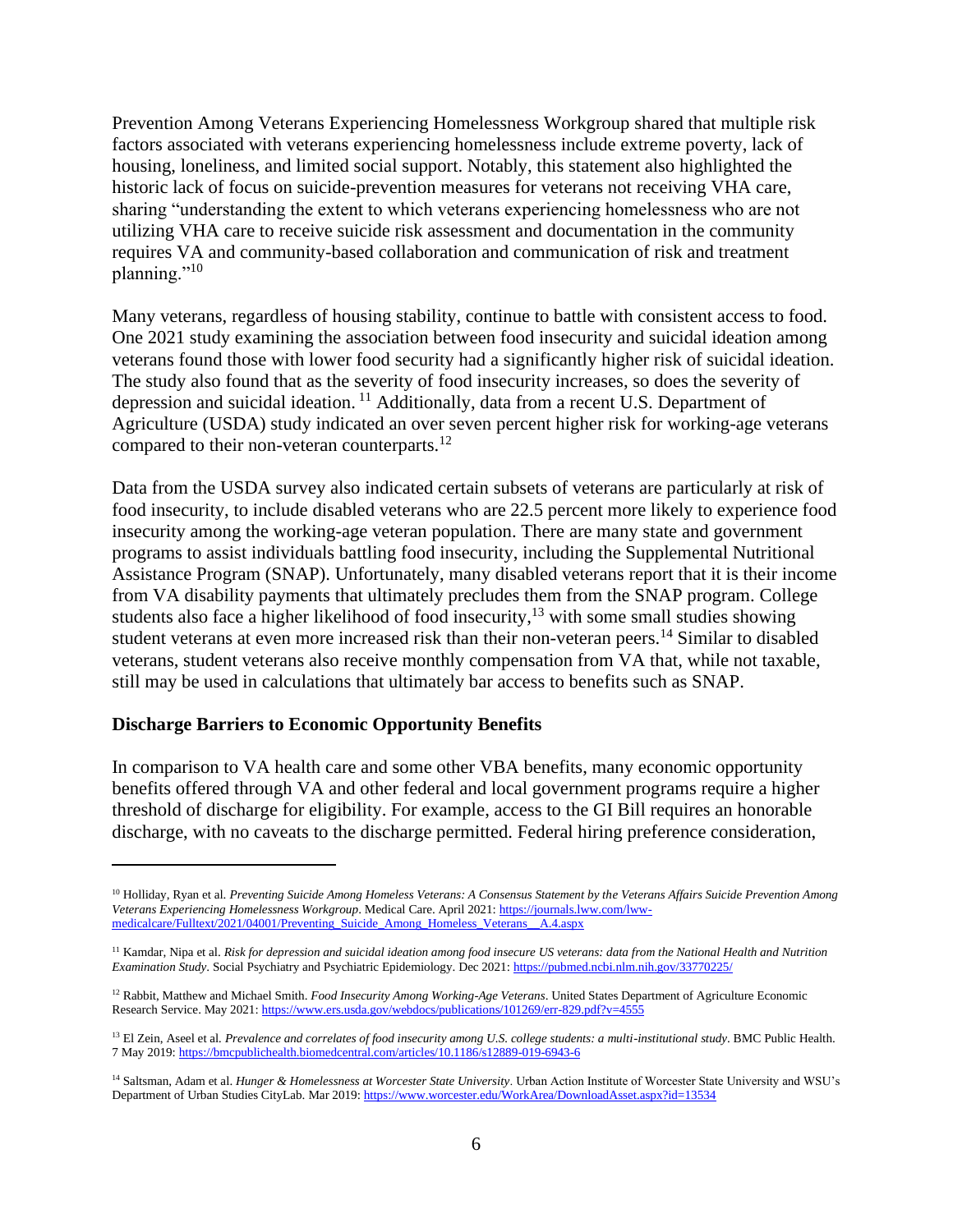VA-guaranteed home loans, VR&E, and other benefits also require a discharge from active duty under honorable conditions, though may include a general discharge. For the many veterans who were separated with less than honorable discharges under the defunct "Don't Ask Don't Tell" policy or for behavior following a mental health diagnosis, there has been a long-standing barrier to access the economic opportunity benefits they earned in service.

Although we have passed the ten-year anniversary of the repeal of "Don't Ask Don't Tell,"––a policy put in place to prevent lesbian, gay, and bisexual service members from openly serving in the military––there is a need to make whole the individuals discharged for violating this policy, particularly those with less than honorable discharges who are precluded from full VBA benefit access. According to VA, during the seventeen-year tenure of "Don't Ask Don't Tell," approximately 14,000 service members were discharged under the policy, adding to a historical estimate of 100,000 service members who were discharged due to their sexual orientation even prior to the policy.<sup>15</sup> One 2020 cohort study found risk of death from suicide for sexual minority veterans from 2000 to 2017 was higher than not only the general U.S. population but also their veteran counterparts.<sup>16</sup>

Also at significantly greater risk of suicide are veterans suffering from post-traumatic stress disorder (PTSD) and diagnosed mental health conditions or substance use disorders.<sup>17</sup> A 2017 GAO report found service members were receiving "other than honorable" discharges, despite diagnoses with PTSD, traumatic brain injury (TBI), and other mental health conditions that could be linked to misconduct.<sup>18</sup> Their findings included that not all branches of military service had policies in place for these occurrences and recommended that DOD establishes consistent separation policies. The report found that of those veterans separated for misconduct, sixty-two percent had an established diagnosis of PTSD, TBI, or condition related to mental health. Of those discharges, only four percent were "honorable," accounting for approximately 55,000 individuals with diagnosed mental health conditions who were discharged between 2011 and 2015 and would have been precluded from full access to the economic opportunity benefits providing protective factors to mitigate suicide risk. In the wake of the recent settlement in *Manker v. Del Toro* class action suit,<sup>19</sup> it is imperative all branches of DOD make considerable efforts to ensure adequate review procedures are in place to quickly process requests from veterans who were given improper discharges, despite documented evidence of their mental health conditions.

<sup>&</sup>lt;sup>15</sup> Zaru, Deena. *LGBTQ veterans discharged dishonorably for sexual orientation to get full benefits, VA says. ABC News. 20 Sep 2021:* <https://abcnews.go.com/Politics/lgbtq-veterans-discharged-dishonorably-sexual-orientation-full-benefits/story?id=80129318>

<sup>16</sup> Lynch, Kristine et al. *Evaluation of Suicide Mortality Among Sexual Minority US Veterans From 2000 to 2017*. 28 Dec 2020: <https://jamanetwork.com/journals/jamanetworkopen/fullarticle/2774495?resultClick=3>

<sup>17</sup> U.S. Department of Veterans Affairs, Office of Mental Health and Suicide Prevention. *2020 National Veteran Suicide Prevention Annual Report*. 2020[: https://www.mentalhealth.va.gov/docs/data-sheets/2020/2020-National-Veteran-Suicide-Prevention-Annual-Report-11-2020-](https://www.mentalhealth.va.gov/docs/data-sheets/2020/2020-National-Veteran-Suicide-Prevention-Annual-Report-11-2020-508.pdf) [508.pdf](https://www.mentalhealth.va.gov/docs/data-sheets/2020/2020-National-Veteran-Suicide-Prevention-Annual-Report-11-2020-508.pdf)

<sup>18</sup> Government Accountability Office. *DOD Health: Actions Needed to Ensure Post-Traumatic Stress Disorder and Traumatic Brain Injury Are Considered in Misconduct Separations*. May 2017: <https://www.gao.gov/products/gao-17-260>

<sup>19</sup> United States District Court for the District of Connecticut*. Manker v. Toro*. Case 3:18-CV-372. 15 Feb 2022: [https://law.yale.edu/sites/default/files/area/clinic/2022.02.15\\_final\\_approval\\_order\\_vlsc.pdf](https://law.yale.edu/sites/default/files/area/clinic/2022.02.15_final_approval_order_vlsc.pdf)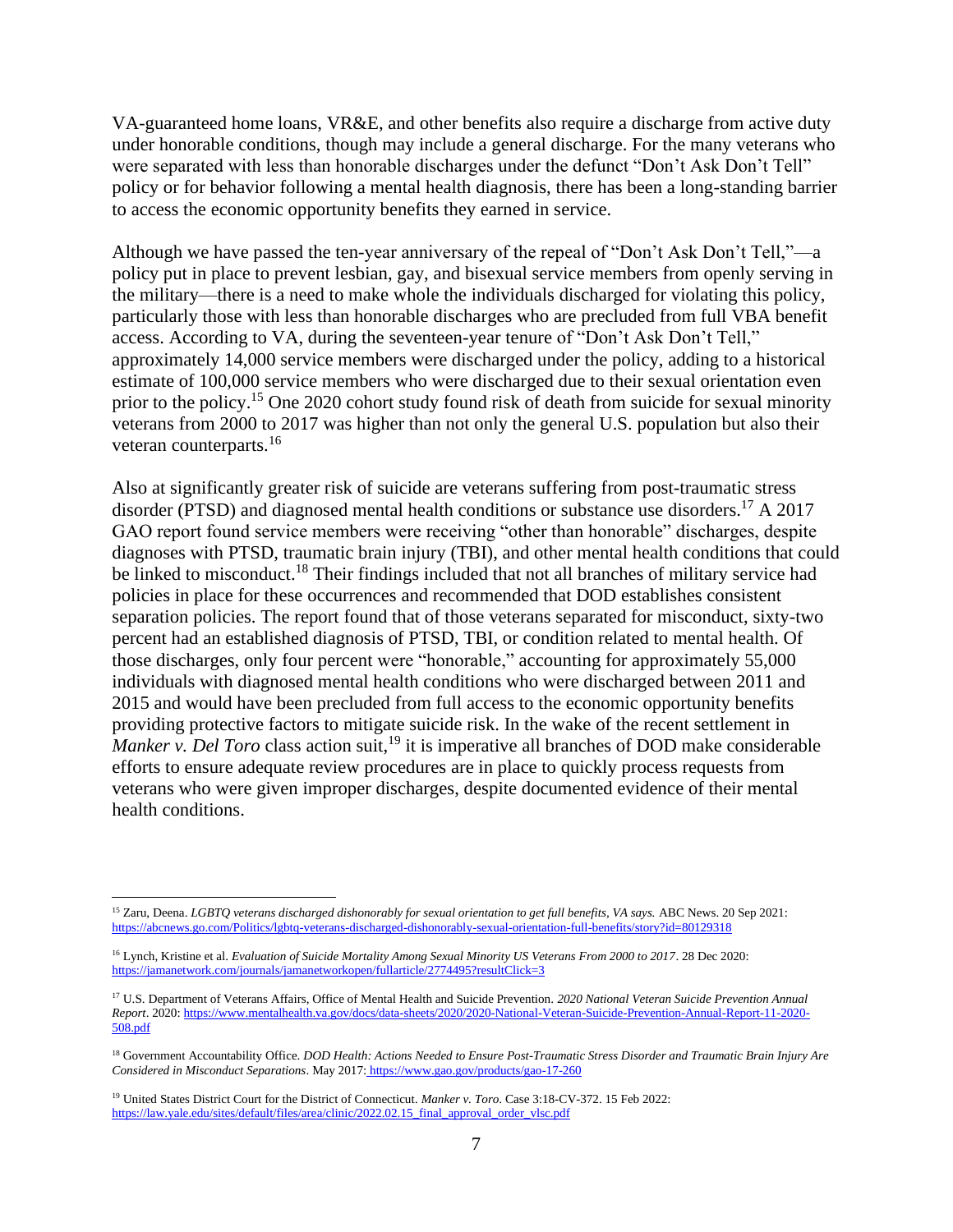### **Way Forward and VFW Recommendations**

# **Expand Mental Health Access at VBA and Economic Opportunity Touchpoints**

Each time a veteran uses a VBA or government-managed economic opportunity program or benefit is an opportunity to provide resources and suicide intervention as appropriate. Access to economic opportunity benefits from the point of transition is critical. Congress must provide oversight to DOD and VA to ensure service members are adequately introduced to these benefits at transition, to include requiring reporting on the success of VA's Solid Start program. When transitioning service members are aware of their economic opportunity benefits at the beginning of their transition, they will be significantly more likely to connect with VA and use these benefits. This sets them on a track to not only have touchpoints established for VA intervention, but also to set themselves on track for economic stability and a reduction in suicide for recently separated veterans.

The VFW urges Congress to expand resources for programs such as VITAL that ease access to VHA mental health care. The VFW was pleased the House passed H.R. 5516, *VITAL Assessment Act*, and will continue to urge the Senate to quickly pass similar legislation that would direct VA to collect and report on important data surrounding the VITAL program. We also recommend that VA seeks to further expand VITAL in ways that support the large number of student veterans pursuing their degrees at primarily online institutions who may be in particular need of these resources. The VFW also thanks the House for passing H.R. 4233, *Student Veterans Counseling Centers Eligibility Ac*t, which would expand access to all student veterans for VA's Vet Centers. We now ask the Senate to pass companion legislation to ensure these veterans are able to use this critical resource for mental health services within their communities.

In their *National Strategy for Preventing Veteran Suicide 2018-2028*, VA resolved to engage stakeholders at touchpoints, including employers and institutions of higher learning, with a specific intent to reach veterans who are not receiving VA benefits or services.<sup>20</sup> VA must be proactive in this strategy and conduct concerted outreach to these touchpoints, to include engaging stakeholders at ERGs and SVA chapters. The VFW recommends that Congress conducts oversight on this outreach and requires data that can be correlated to economic risk.

In cases where veterans are using VA services that indicate their risk of financial instability, such as foreclosure or housing assistance programs, VA must ensure suicide mitigation resources are provided at these critical junctures. However, it is paramount that these communications are done with sensitivity and intention. For example, one veteran participating in VR&E shared a VBA collection notice due to housing overpayments. The letter informed him that he owed thousands of dollars in debt, then included links to VHA services in the case he was having suicidal ideation. The veteran understandably found this message jarring, especially coupled with the fact he was having an extremely difficult time reaching someone from VA to explain the overpayments. VA must ensure all resources provided at these touchpoints are not simply checks

<sup>20</sup> U.S. Department of Veterans Affairs, Office of Mental Health and Suicide Prevention. *National Strategy for Preventing Veteran Suicide 2018- 2028.* 2018*.* [https://www.mentalhealth.va.gov/suicide\\_prevention/docs/Office-of-Mental-Health-and-Suicide-Prevention-National-Strategy-for-](https://www.mentalhealth.va.gov/suicide_prevention/docs/Office-of-Mental-Health-and-Suicide-Prevention-National-Strategy-for-Preventing-Veterans-Suicide.pdf)[Preventing-Veterans-Suicide.pdf](https://www.mentalhealth.va.gov/suicide_prevention/docs/Office-of-Mental-Health-and-Suicide-Prevention-National-Strategy-for-Preventing-Veterans-Suicide.pdf)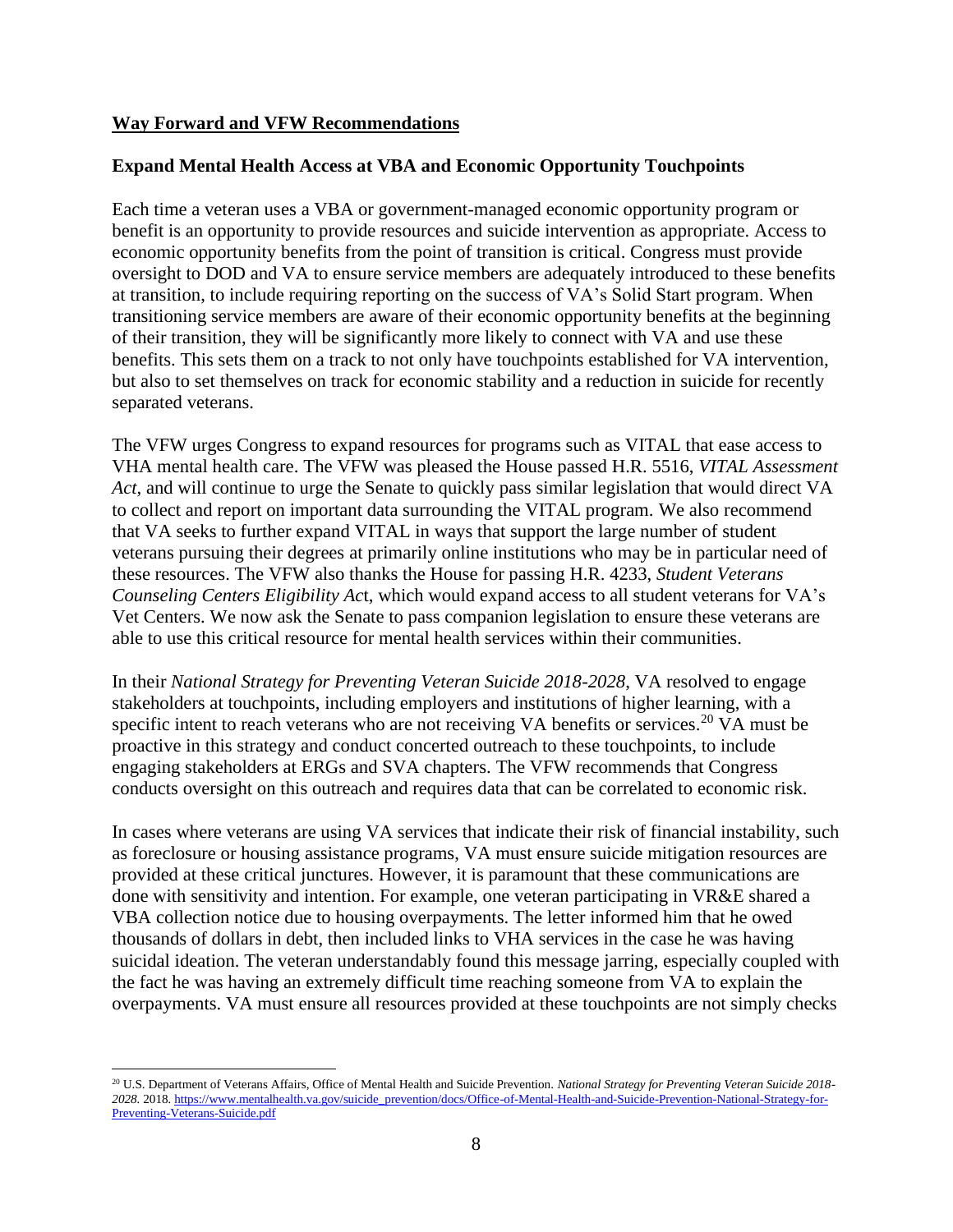in a box, and are shared in ways that demonstrate compassion and are adjusted according to veteran feedback.

# **Expand Existing Resources Available through VBA and Government Programs**

As veterans continue to face an ever-changing economic climate with increasing housing and food insecurity during a period of inflation and housing shortages, it is critical that Congress passes legislation to extend COVID-19 policies that offer resources to veterans experiencing homelessness and to the providers assisting them. The VFW urges Congress to quickly pass S. 2172, *Building Solutions for Veterans Experiencing Homelessness Act of 2021*, and corresponding House bills, to continue to resource veteran reintegration, GPD, SSVF and HUD-VASH programs.

Congress must also pass H.R. 7272, *Feed Hungry Veterans Act of 2022*, to expand access to SNAP for eligible disabled veterans. Although VA has made advances in food insecurity screenings to identify veterans at risk, $^{21}$  there is still a significant participation gap in programs such as SNAP with eligible veterans participating at considerably lower rates than the general population.<sup>22</sup> VA must conduct outreach to veterans to understand their eligibility, as well as use data collected to determine the barriers to veteran participation.

Congress must continue to fund short-term training programs that demonstrate metrics of success toward employment, to include VET TEC, to ensure veterans at risk of financial instability from unemployment are able to quickly break this cycle before escalating to other upstream risk factors such as housing and food insecurity. Congress must also address the basic needs of student veterans in order to combat the decline in use of this important benefit providing protective factors to suicide. The VFW urges Congress and VA to analyze the current Monthly Housing Allowance (MHA) provided to veterans using VBA education benefits and provide adequate adjustments to support basic financial stability for these students.

The VFW believes the dedication of resources needed to leverage the ability of economic opportunity benefits to mitigate suicide cannot be fully accomplished without a fourth administration. We are thankful the House passed H.R. 2494 and we urge the Senate to now pass S. 1093, as we strongly believe a fourth administration dedicated to Economic Opportunity and Transition focused on specific needs to include food insecurity is necessary to effectively accomplish the goals this testimony sets forth.

# **Conduct Oversight for Discharge Upgrades for At-Risk Populations**

Although VA has shared its dedication in clarifying policy so that VA adjudicators may now find veterans discharged under "Don't Ask Don't Tell" eligible for their benefits,<sup>23</sup> there must be

<sup>21</sup> Going, Christine and Anne Utech. *Food insecurity screenings connect Veterans, resources*. VAntage Point Blog. 2 Sep 2021: <https://blogs.va.gov/VAntage/94006/food-insecurity-screenings-connect-veterans-resources/>

<sup>22</sup> Hall, Lauren. *SNAP Helps 1.2 Million Low-Income Veterans, Including Thousands in Every State*. Center on Budget and Policy Priorities. 9 Nov 2021[: https://www.cbpp.org/sites/default/files/atoms/files/11-9-17fa.pdf](https://www.cbpp.org/sites/default/files/atoms/files/11-9-17fa.pdf)

<sup>&</sup>lt;sup>23</sup> Williams, Kayla. *Tenth anniversary of the repeal of Don't Ask, Don't Tell*. VAntage Point Blog. 20 Sep 2021: <https://blogs.va.gov/VAntage/94920/tenth-anniversary-of-the-repeal-of-dont-ask-dont-tell/>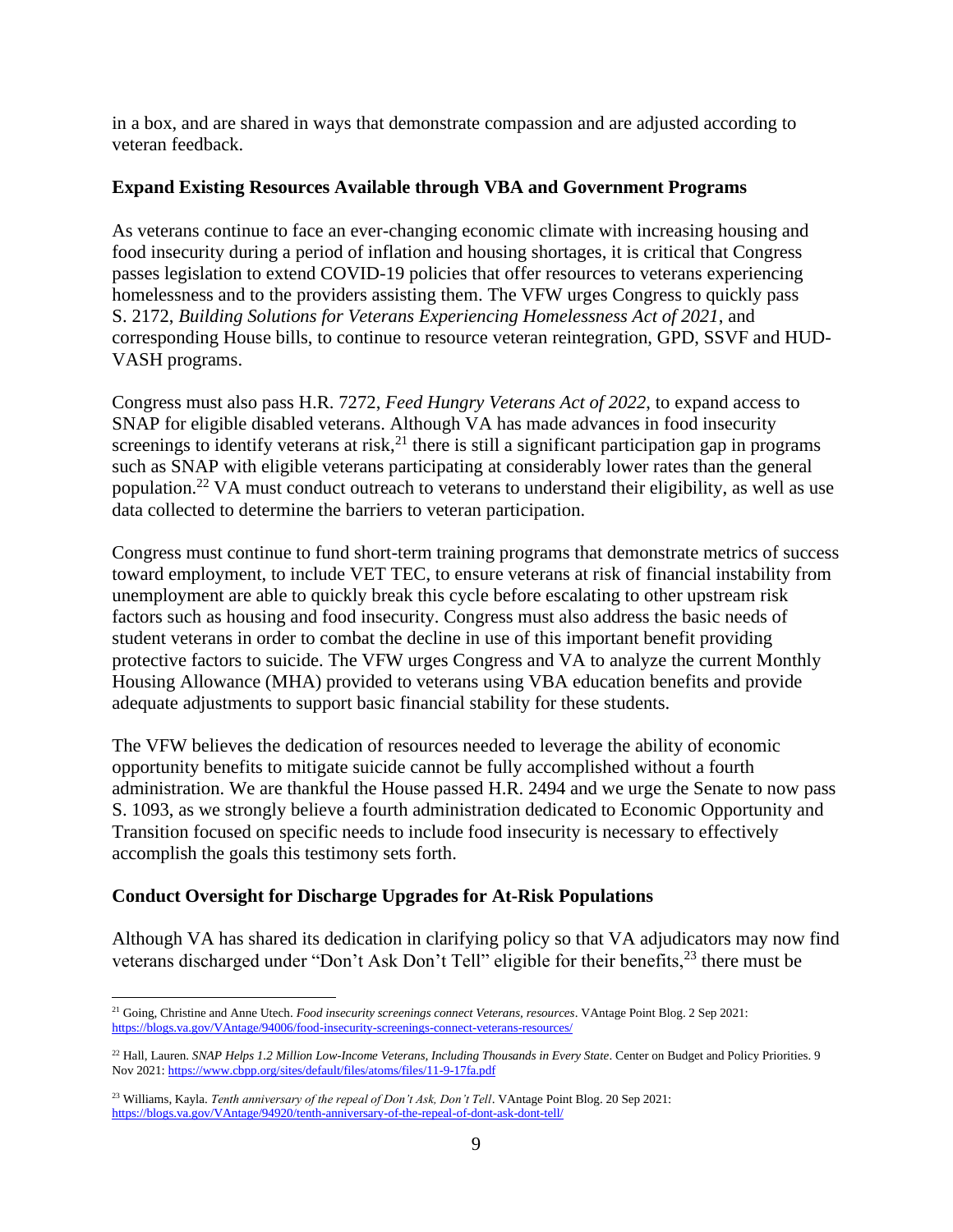significant strides made to ensure these clarifications result in the desired outcomes and effectively combat a decade of affected veterans experiencing denials of their upgrades.<sup>24</sup> Similarly, DOD must take action across branches to ensure swift recourse for veterans who were given improper discharges, despite documented evidence of their mental health conditions. Congress must provide oversight to DOD and VA to ensure adequate outreach is conducted for veterans deserving of discharge upgrades and to ensure these upgrades are conducted efficiently, with minimal burden to the veteran, so they are quickly given access to economic opportunity benefits that provide protective factors to mitigate suicide.

# **Collect, Track, and Correlate VBA Data in VA Suicide Mitigation Efforts**

As the VFW has advocated for many years, VA must immediately incorporate VBA data into its annual suicide report, to include data on disability compensation, education and employment benefit use, home loan use and foreclosure assistance, and participation in housing and food insecurity programs. Short of this incorporation, economic opportunity benefits cannot be fully leveraged to successfully mitigate upstream risk of suicide among veterans.

One common thread across each of the studies and reports cited in this testimony is an almost universal call for more research and data in order to understand the complex relationship between socio-economic factors and veteran suicide risk. In 2019, among the average 17.2 veteran suicides per day, 10.4 of them involved veterans with no VHA encounter between 2018 and 2019.<sup>25</sup> VA cannot rely upon VHA data and access alone to successfully defeat suicide among veterans and we must address economic factors as soon as possible. We need the research and data on veterans using economic opportunity benefits, but we must also encourage veterans to engage in these earned benefits and provide them critical resources and appropriate intervention once they do engage. The VFW stands by ready to work with you to ensure a way forward toward the collective mission to end veteran suicide once and for all.

Chairman Levin, Ranking Member Moore, this concludes my testimony. Thank you for the opportunity to provide our remarks. I look forward to engaging in further discussions on this subject.

<sup>&</sup>lt;sup>24</sup> Phillips, Dave. Ousted as Gay, Aging Veterans Are Battling Again for Honorable Discharges. The New York Times. 7 Sep 2015: <https://www.nytimes.com/2015/09/07/us/gay-veterans-push-for-honorable-discharges-they-were-denied.html>

<sup>25</sup> U.S. Department of Veterans Affairs, Office of Mental Health and Suicide Prevention. *2021 National Veteran Suicide Prevention Annual Report*. 2021[: https://www.mentalhealth.va.gov/docs/data-sheets/2021/2021-National-Veteran-Suicide-Prevention-Annual-Report-FINAL-9-8-](https://www.mentalhealth.va.gov/docs/data-sheets/2021/2021-National-Veteran-Suicide-Prevention-Annual-Report-FINAL-9-8-21.pdf) [21.pdf](https://www.mentalhealth.va.gov/docs/data-sheets/2021/2021-National-Veteran-Suicide-Prevention-Annual-Report-FINAL-9-8-21.pdf)